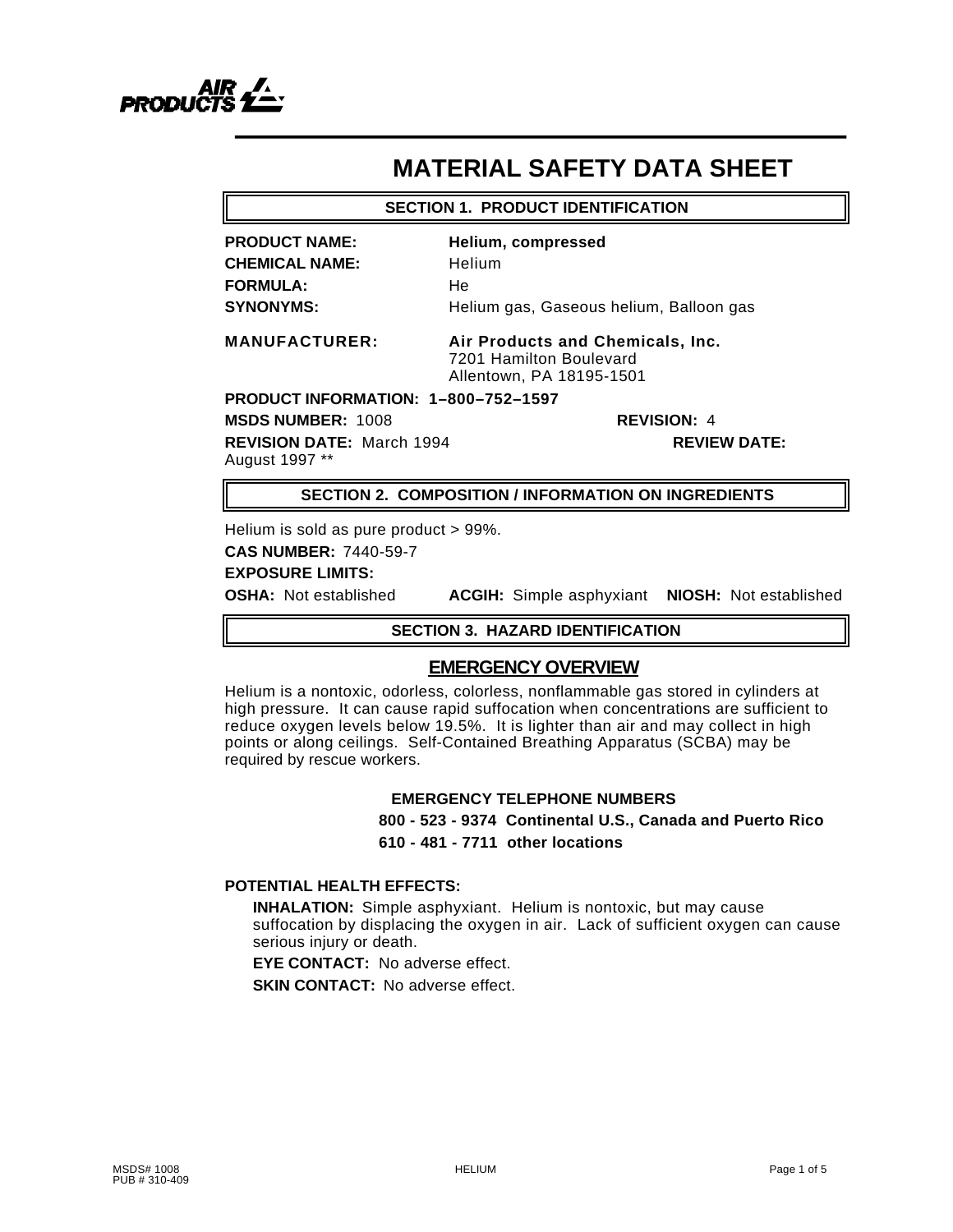#### **EXPOSURE INFORMATION:**

## **ROUTE OF ENTRY:** Inhalation

**TARGET ORGANS:** None

**EFFECT:** Asphyxiation (suffocation)

**SYMPTOMS:** Exposure to an oxygen deficient atmosphere (less than 19.5%) may cause dizziness, drowsiness, nausea, vomiting, excess salivation, diminished mental alertness, loss of consciousness and death. Exposure to atmospheres containing 8-10% or less oxygen will bring about unconsciousness without warning and so quickly that the individuals cannot help or protect themselves.

#### **MEDICAL CONDITIONS AGGRAVATED BY OVEREXPOSURE:** None

**CARCINOGENIC POTENTIAL:** Helium is not listed as a carcinogen or potential carcinogen by NTP, IARC, or OSHA Subpart Z.

#### **WARNING**

#### **The practice of intentionally inhaling helium for a voice altering effect is extremely dangerous and may result in serious injury or death!**

# **SECTION 4. FIRST AID**

**INHALATION:** Persons suffering from lack of oxygen should be moved to fresh air. If victim is not breathing, administer artificial respiration. If breathing is difficult, administer oxygen. Obtain prompt medical attention.

**EYE / SKIN CONTACT:** Not applicable

### **SECTION 5. FIRE AND EXPLOSION**

**FLASH POINT: AUTOIGNITION: FLAMMABLE LIMITS:**

Not applicable **Nonflammable** Nonflammable **Nonflammable** Nonflammable

**EXTINGUISHING MEDIA:** Helium is nonflammable and does not support combustion. Use extinguishing media appropriate for the surrounding fire.

**HAZARDOUS COMBUSTION PRODUCTS:** None

**SPECIAL FIRE FIGHTING INSTRUCTIONS:** Helium is a simple asphyxiant. If possible, remove helium cylinders from fire area or cool with water. Self contained breathing apparatus may be required for rescue workers.

**UNUSUAL FIRE AND EXPLOSION HAZARDS:** Upon exposure to intense heat or flame cylinder will vent rapidly and or rupture violently. Most cylinders are designed to vent contents when exposed to elevated temperatures. Pressure in a container can build up due to heat and it may rupture if pressure relief devices should fail to function.

# **SECTION 6. ACCIDENTAL RELEASE MEASURES**

Evacuate all personnel from affected area. Increase ventilation to release area and monitor oxygen level. Use appropriate protective equipment (SCBA). If leak is from container or it's valve, call the Air Products' emergency telephone number. If leak is in user's system close cylinder valve and vent pressure before attempting repairs.

# **SECTION 7. STORAGE AND HANDLING**

**STORAGE:** Cylinders should be stored upright in a well-ventilated, secure area, protected from the weather. Storage area temperatures should not exceed 125 °F (52 °C) and area should be free of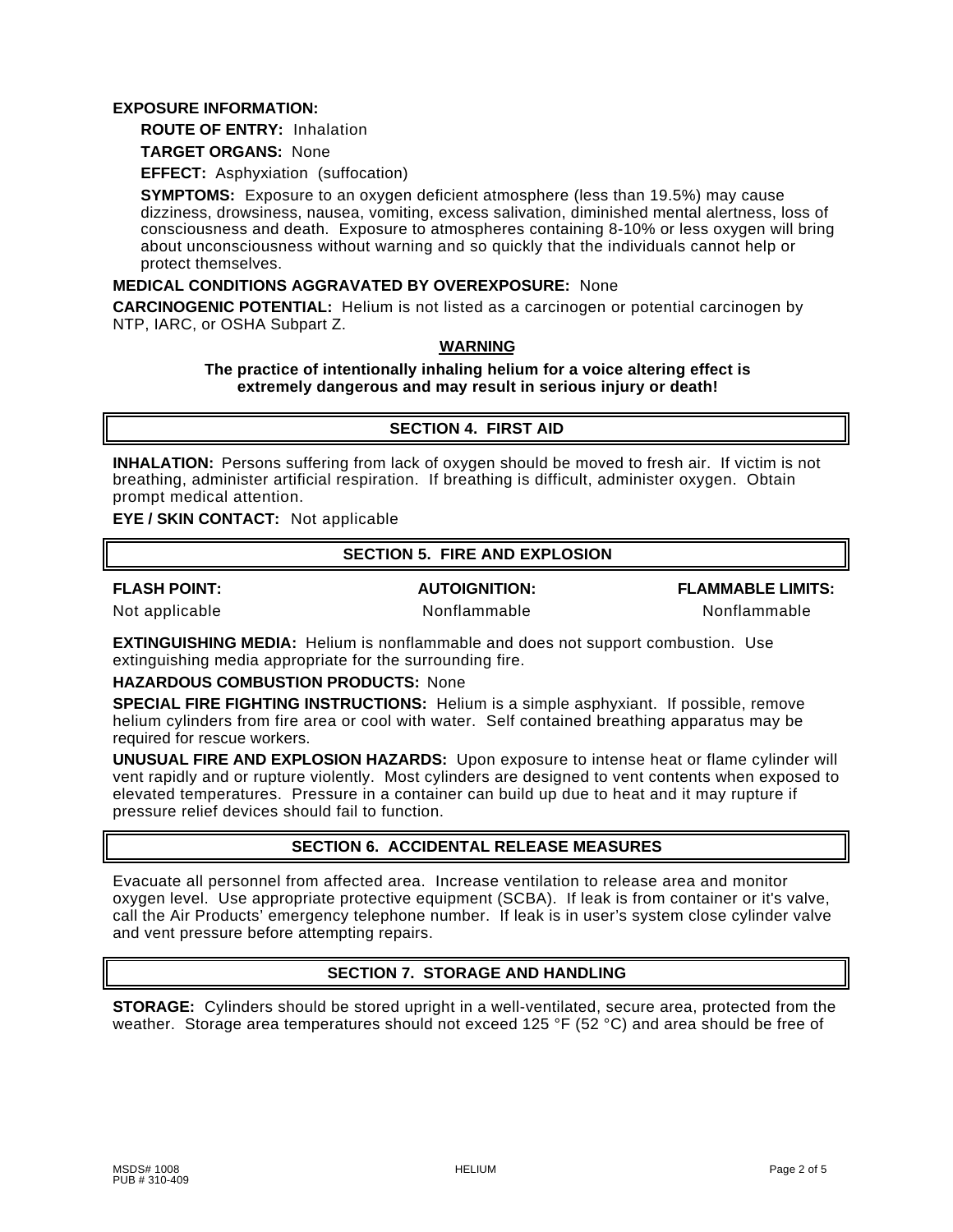combustible materials. Storage should be away from heavily traveled areas and emergency exits. Avoid areas where salt or other corrosive materials are present. Valve protection caps and valve outlet seals should remain on cylinders not connected for use. Separate full from empty cylinders. Avoid excessive inventory and storage time. Use a first-in first-out system. Keep good inventory records.

**HANDLING:** Do not drag, roll, or slide cylinder. Use a suitable handtruck designed for cylinder movement. Never attempt to lift a cylinder by its cap. Secure cylinders at all times while in use. Use a pressure reducing regulator or separate control valve to safely discharge gas from cylinder. Use a check valve to prevent reverse flow into cylinder. Do not overheat cylinder to increase pressure or discharge rate. If user experiences any difficulty operating cylinder valve, discontinue use and contact supplier. Never insert an object (e.g., wrench, screwdriver, pry bar, etc.) into valve cap openings. Doing so may damage valve causing a leak to occur. Use an adjustable strapwrench to remove over-tight or rusted caps.

Helium is compatible with all common materials of construction. Pressure requirements should be considered when selecting materials and designing systems.

**SPECIAL REQUIREMENTS:** Always store and handle compressed gases in accordance with Compressed Gas Association, Inc. (ph. 703-412-0900) pamphlet CGA P-1, *Safe Handling of Compressed Gases in Containers.* Local regulations may require specific equipment for storage or use.

CAUTION: Compressed gas cylinders shall not be refilled except by qualified producers of compressed gases. Shipment of a cylinder which has not been filled by the owner or with the owner's written consent is a violation of federal law.

# **SECTION 8. PERSONAL PROTECTION / EXPOSURE CONTROL**

**ENGINEERING CONTROLS:** Provide good ventilation and/or local exhaust to prevent accumulation of high concentrations of gas. Oxygen levels in work area should be monitored to ensure they do not fall below 19.5%.

#### **RESPIRATORY PROTECTION:**

**GENERAL USE:** None required.

**EMERGENCY:** Use SCBA or positive pressure air line with mask and escape pack in areas where oxygen concentration is less than 19.5%. Air purifying respirators will not provide protection.

**OTHER PROTECTIVE EQUIPMENT:** Safety shoes are recommended when handling cylinders.

## **SECTION 9. PHYSICAL AND CHEMICAL PROPERTIES**

**APPEARANCE:** Colorless gas **ODOR:** Odorless **MOLECULAR WEIGHT:** 4.00 **BOILING POINT (1 atm):** -452.1 °F (-268.9 °C) **SPECIFIC GRAVITY (Air =1):** 0.138 **SPECIFIC VOLUME** (at 70 °F (21.1 °C) and 1 atm): 96.71 ft<sup>3</sup>/lb (6.037 m<sup>3</sup>/kg) **FREEZING POINT/MELTING POINT:** None **VAPOR PRESSURE (AT 70 F):** Not applicable **GAS DENSITY (at 70 °F (21.1 °C) and 1 atm):** 0.0103 lb/ft<sup>3</sup> (0.165 kg/m<sup>3</sup>) **SOLUBILITY IN WATER (Vol./Vol. at 32 °F (0 °C)): 0.0094**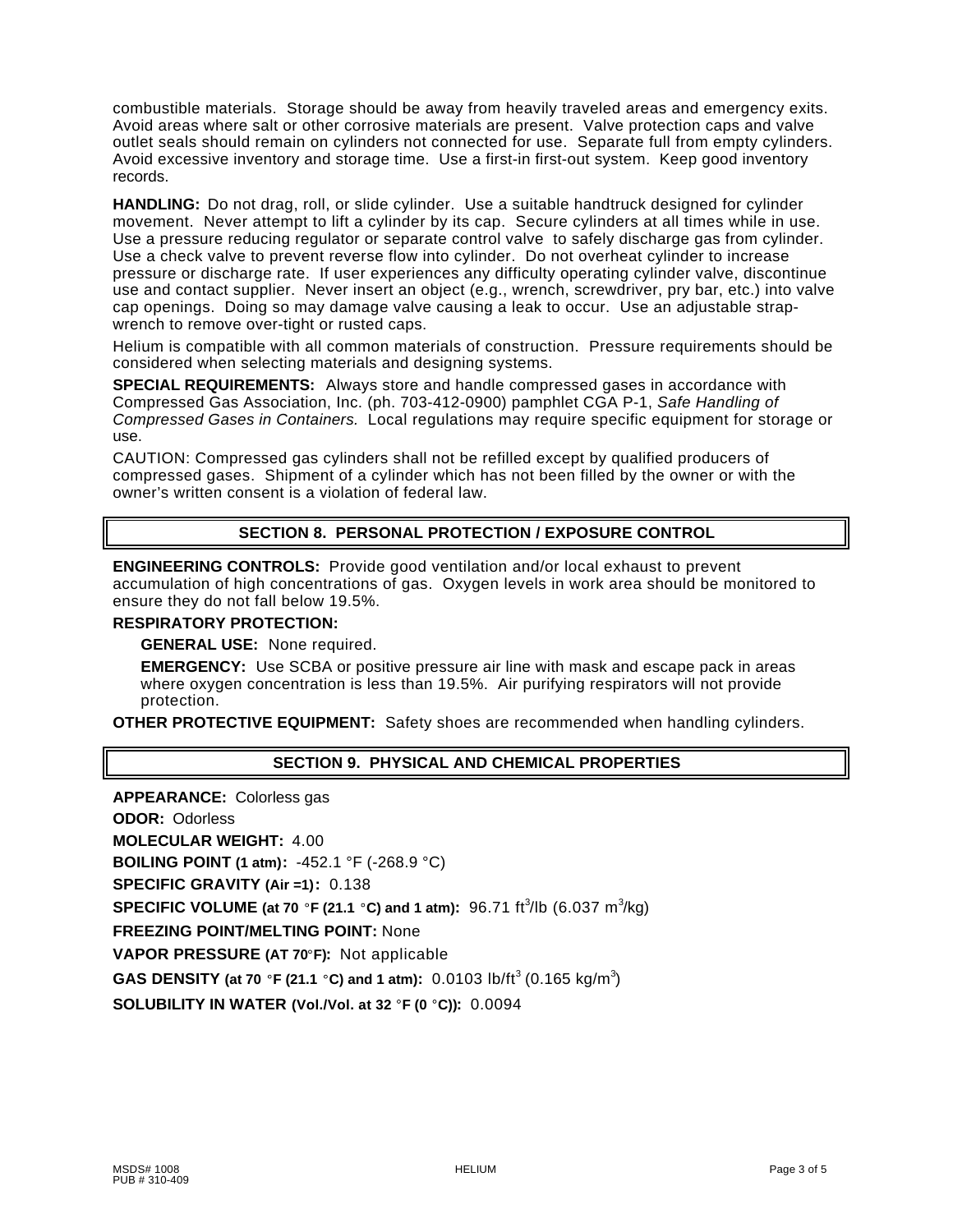# **SECTION 10. REACTIVITY / STABILITY**

**CHEMICAL STABILITY:** Stable **CONDITIONS TO AVOID:** None **INCOMPATIBILITY:** None **HAZARDOUS DECOMPOSITION PRODUCTS:** None **HAZARDOUS POLYMERIZATION:** Will not occur.

# **SECTION 11. TOXICOLOGICAL INFORMATION**

Helium is a simple asphyxiant.

# **SECTION 12. ECOLOGICAL INFORMATION**

Helium is not toxic. No adverse ecological effects are expected. Helium does not contain any Class I or Class II ozone depleting chemicals. Helium is not listed as a marine pollutant by DOT (49 CFR 171).

# **SECTION 13. DISPOSAL**

**UNUSED PRODUCT / EMPTY CONTAINER:** Return container and unused product to supplier. Do not attempt to dispose of residual or unused quantities.

**DISPOSAL:** For emergency disposal, secure the cylinder and slowly discharge gas to the atmosphere in a well ventilated area or outdoors.

# **SECTION 14. TRANSPORTATION**

**DOT HAZARD CLASS:** 2.2

**DOT SHIPPING LABEL:** Nonflammable Gas

**DOT SHIPPING NAME:** Helium, Compressed

**IDENTIFICATION NUMBER:** UN1046

**REPORTABLE QUANTITY (RQ):** None

**SPECIAL SHIPPING INFORMATION:** Cylinders should be transported in a secure upright position in a well ventilated truck. Never transport in passenger compartment of a vehicle.

# **SECTION 15. REGULATORY INFORMATION**

#### **U.S. FEDERAL REGULATIONS:**

#### **EPA - ENVIRONMENTAL PROTECTION AGENCY**

**CERCLA:** Comprehensive Environmental Response, Compensation, and Liability Act of 1980 requires notification to the National Response Center of a release of quantities of hazardous substances equal to or greater than the reportable quantities (RQ) in 40 CFR 302.4.

CERCLA Reportable Quantity: None

## **SARA TITLE III:** SUPERFUND AMENDMENT AND REAUTHORIZATION ACT OF 1986

**SECTION 302**: Requires emergency planning based on threshold planning quantities (TPQ) and release reporting based on reportable quantities (RQ) of EPA's extremely hazardous substances (40 CFR 355).

Helium is not listed as an Extremely Hazardous Substance.